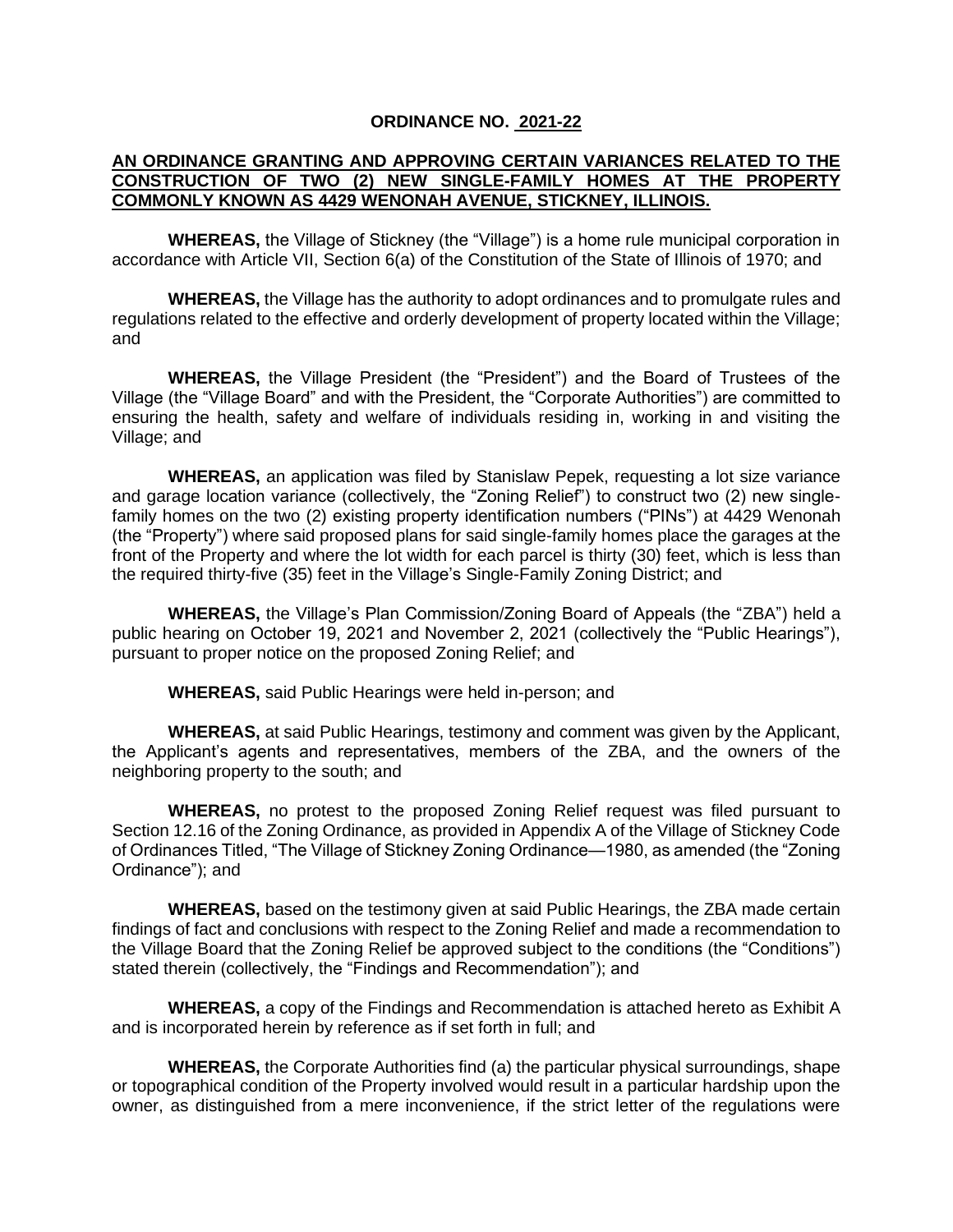carried out; (b) the conditions upon which the Zoning Relief are based are unique to the Property for which the variation is sought; and (c) the Zoning Relief will not be detrimental to the public welfare or injurious to other property or improvements in the neighborhood of the Property for which the variation is sought; and

**WHEREAS,** the Corporate Authorities further find that the Zoning Relief will advance the orderly and economic development of the surrounding properties; and

**WHEREAS,** in light of the above, the Corporate Authorities further find that granting the Special Use Permit would not: (a) endanger the public health, safety, morals, comfort, or general welfare of the neighborhood; (b) harm the use or enjoyment of property in the immediate vicinity or damage neighboring property values; (c) impede upon the normal and orderly development and improvement of surrounding property; or (d) alter the essential character of the area;

**NOW, THEREFORE, BE IT ORDAINED** by the President and the Board of Trustees of the Village of Stickney, County of Cook, State of Illinois, in the exercise of its home rule powers as follows:

**Section 1. Recitals.** The foregoing recitals are herein incorporated and made a part of this Ordinance as if fully set forth herein.

**Section 2. Approval of Special Use Permit and Conditions.** The Findings and Recommendation is hereby adopted. The Village Board concurs with the Findings and Recommendation and, in accordance with the findings and conclusions stated therein, hereby approves the Special Use Permit with the Conditions stated therein.

**Section 3. Savings Clause.** This Ordinance shall not affect suits pending or rights existing at the time this Ordinance takes effect. Such suits and rights shall continue in full force to the same extent and with like effect as if this Ordinance be taken, construed or held to avoid or impair any cause of action now existing under any ordinance of the Village, or any amendment thereto, but as to any consideration of action now existing, such ordinance and amendment thereto, shall be continued in full force and effect.

**Section 4. Superseder.** Other than as set forth in Section 3 above, all ordinances, resolutions, motions or orders in conflict with this Ordinance are hereby repealed to the extent of such conflict.

**Section 5. Severability.** The provisions of this Ordinance are hereby declared to be severable and should any provision of this Ordinance be determined to be in conflict with any law, statute or regulation by a court of competent jurisdiction, said provision shall be excluded and deemed inoperative, unenforceable and as though not provided for herein and all other provisions shall remain unaffected, unimpaired, valid and in full force and effect.

**Section 6. Effective Date.** This Ordinance shall be in full force and effect upon its passage and publication as provided by law.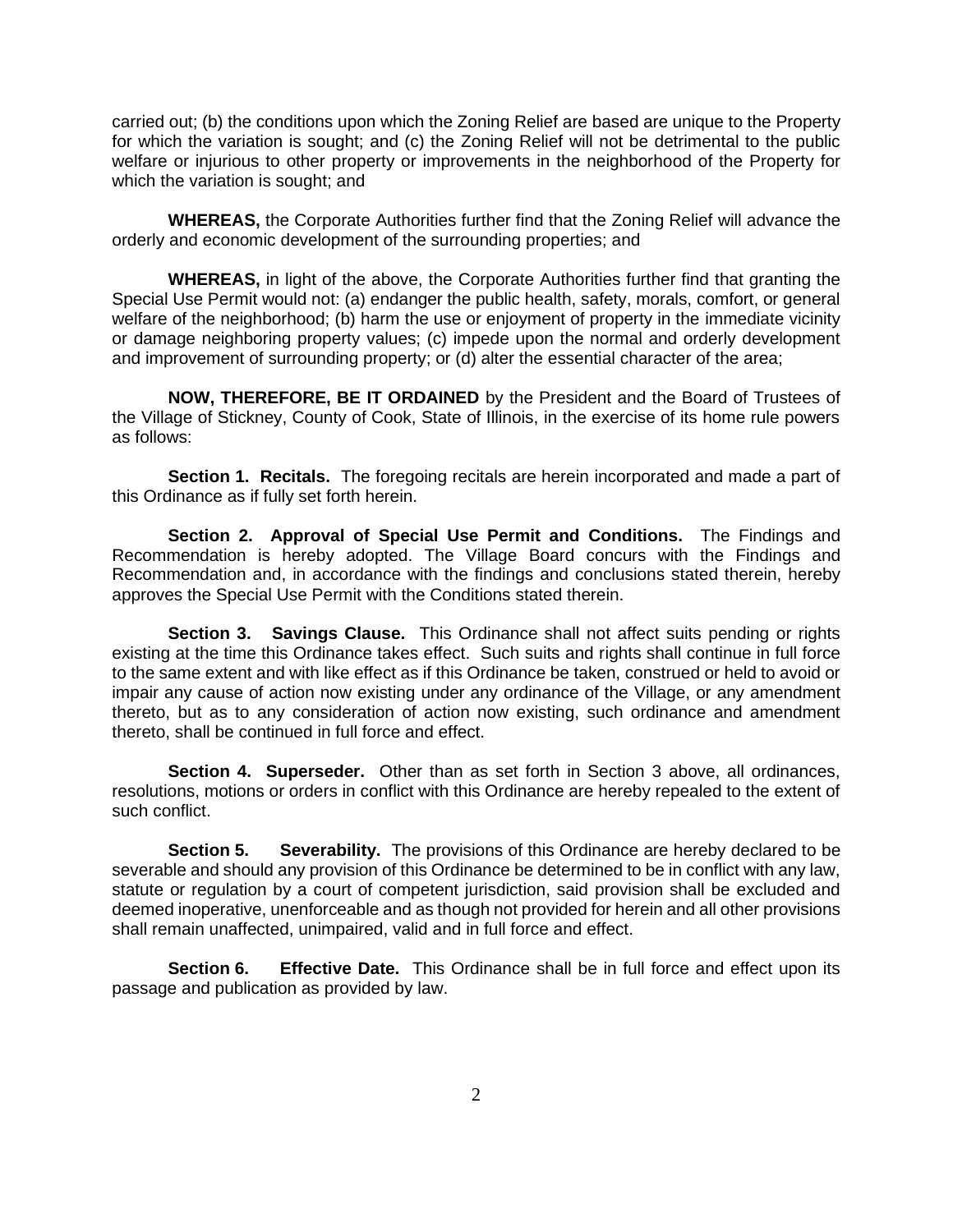**PASSED by the Board of Trustees of the Village of Stickney and deposited and filed in my office this 16th day of November , 2021.**

**AYES: Trustees White, Savopoulos, Milenkovic, Torres, Kapolnek and Hrejsa**

**NAYS: None**

**ABSENT: None**

**ABSTENTION: None**

**Audrey McAdams, Clerk**

**\_\_\_\_\_\_\_\_\_\_\_\_\_\_\_\_\_\_\_\_\_\_\_\_\_\_\_\_\_\_\_\_\_\_\_\_\_\_**

APPROVED by the President of said Village this  $16<sup>th</sup>$  day of November, 2021.

**Jeff Walik, President**

**\_\_\_\_\_\_\_\_\_\_\_\_\_\_\_\_\_\_\_\_\_\_\_\_\_\_\_\_\_\_\_\_\_\_\_\_\_\_**

**ATTESTED AND FILED in my office this 16th day of November , 2021.**

**Audrey McAdams, Village Clerk**

**\_\_\_\_\_\_\_\_\_\_\_\_\_\_\_\_\_\_\_\_\_\_\_\_\_\_\_\_\_\_\_\_\_**